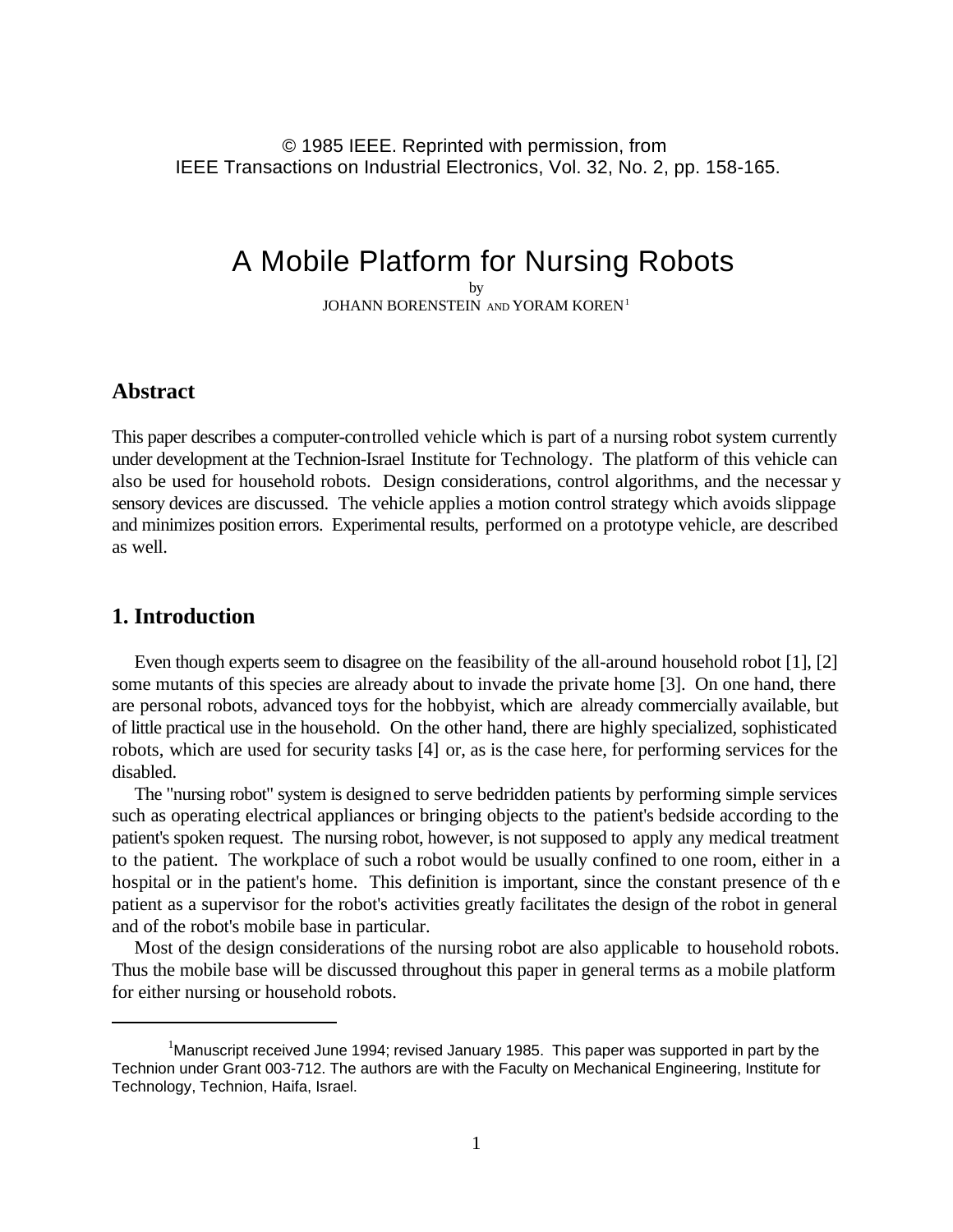# **II. Design Considerations**

There are several major differences between industrial robots and nursing or household robots.

- 1. A nursing or household robot must be mobile in order to reach a variety of working sites within the house, whereas an industrial robot is usually stationary. Even when mobility is required of the industrial robot, high accuracy is usually obtained by means of rails or guided wires imbedde d beneath the factory floor. Obviously such means can not be used at home.
- 2. The domestic environment is largely disordered. This is not a disrespectful comment o n housewives, but rather a comparison to the well-defined work site of a robot in industry. It is for this reason that object acquisition by a nursing/household robot must be based upon detection by sensors, rather than on absolute memorized locations.
- 3. **W**hile high-speed and low-cycle time are of major importance for the industrial robot, thes e attributes are less important for the household robot, and even less so for the nursing robot.

#### **A. The Mechanical Design**

One design of a mobile robot is used on the HERO 1 personal robot [5]. It employs a dc motor driven wheel, which is also rotated about the vertical axis with the help of a stepping motor. Two additional, independent wheels on the rear axle provide stability. Even though the drive wheel is supplied with an optical encoder for position feedback, it has been found impossible to achiev e acceptable path repeatability with this drive configuration [6].

The design frequently used for computer-controlled vehicles consists of two drive wheels, each with its own controlled dc motor or stepping motor [7] - [9]. One or two free-wheeling castors provide stability.

A similar design was chosen for the platform of the nursing robot, as shown in Fig. 1. Two d c motors with built-in reduction gears and optical encoders drive two rubber wheels, constituting the front axle of the vehicle. In the rear,

two free-wheeling castors provide for Right drive static stability. Castors have been said to cause slipping at direction changes [10] , but this is not necessarily so, as shown in the Appendix. Another point to consider is the distance between the two drive wheels which depends on the width of the platform. It is desirable to place the two drive wheels as far apart as possible, for the following reasons.

1. The static and dynamic stability of the vehicle are improved.



**Figure 1:** Bottom view of the mobile platform.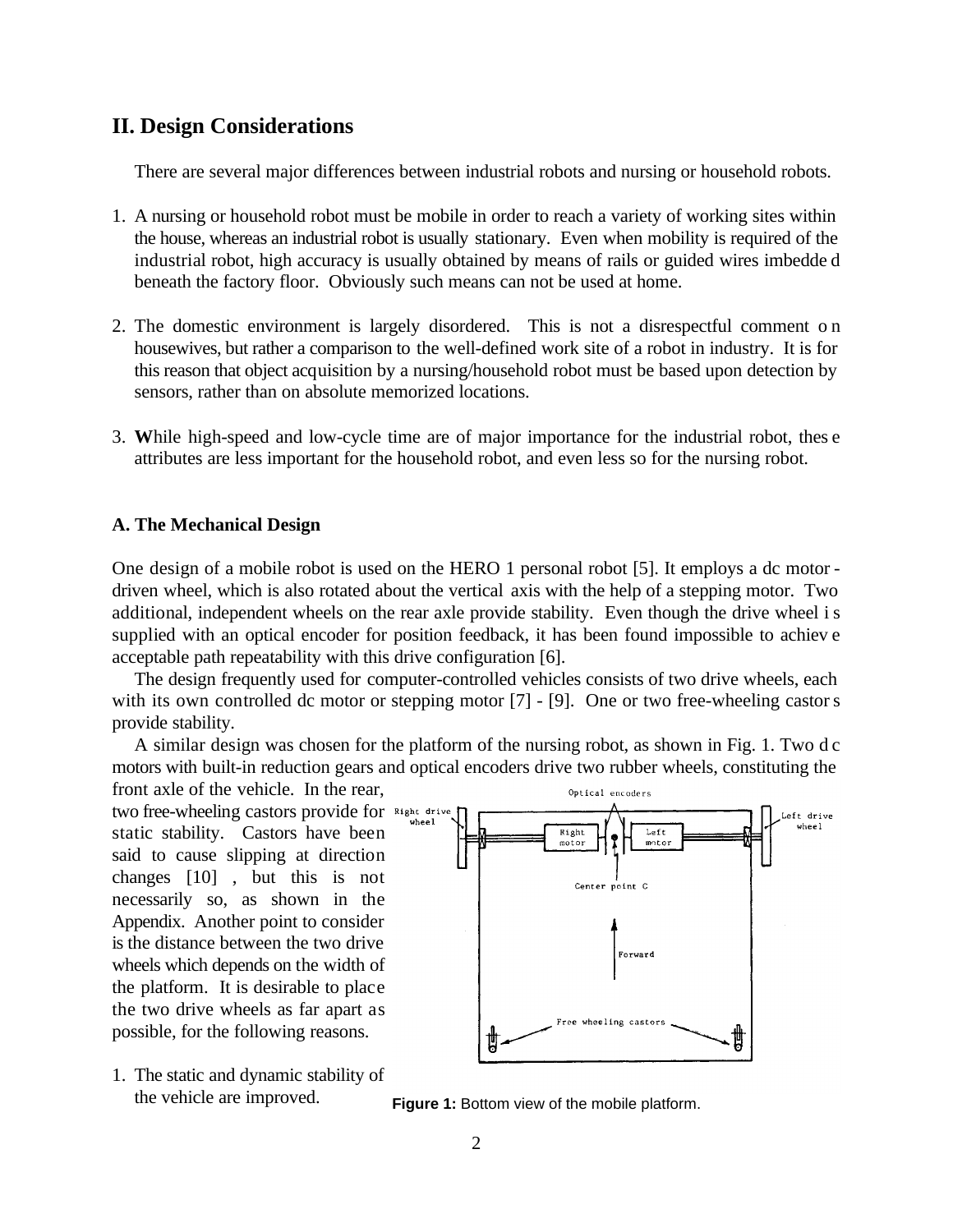- 2. The influence of the encoder resolution on the orientational error of the vehicle is decreased. This may be seen by assuming that the vehicle is at rest. If one of the wheels is then turned an amount just within the encoder's resolution unit, and the other wheel remains at rest, then the vehicl e would change its orientation by rotating about the fixed wheel and cause an error in th e subsequent motion. The effect of this phenomenon is reduced by increasing the distance between the drive wheels.
- 3. During straight-line motion, mechanical and electrical disturbances will cause the motors to run at different angular speeds, resulting in a temporarily curved path. It can be seen by trigonometry that the radius of the curved path is directly proportional to the distance between drive wheels.

In the present design the distance between the two drive wheels is 600 mm.

#### **B. The Controller Hardware**

Fig. 2 shows a block diagram of the platform controller. For each motor, the computer issues an 8-bit binary speed command which is converted into an analog signal, amplified, and used to drive th e motor. An optical encoder produces two 90° phase-shifted pulse trains which are fed into a directional sensing circuit (DSC) that issues an appropriate pulse train to a 4-bit, up-down counter. The



**Figure 2:** The controller hardware.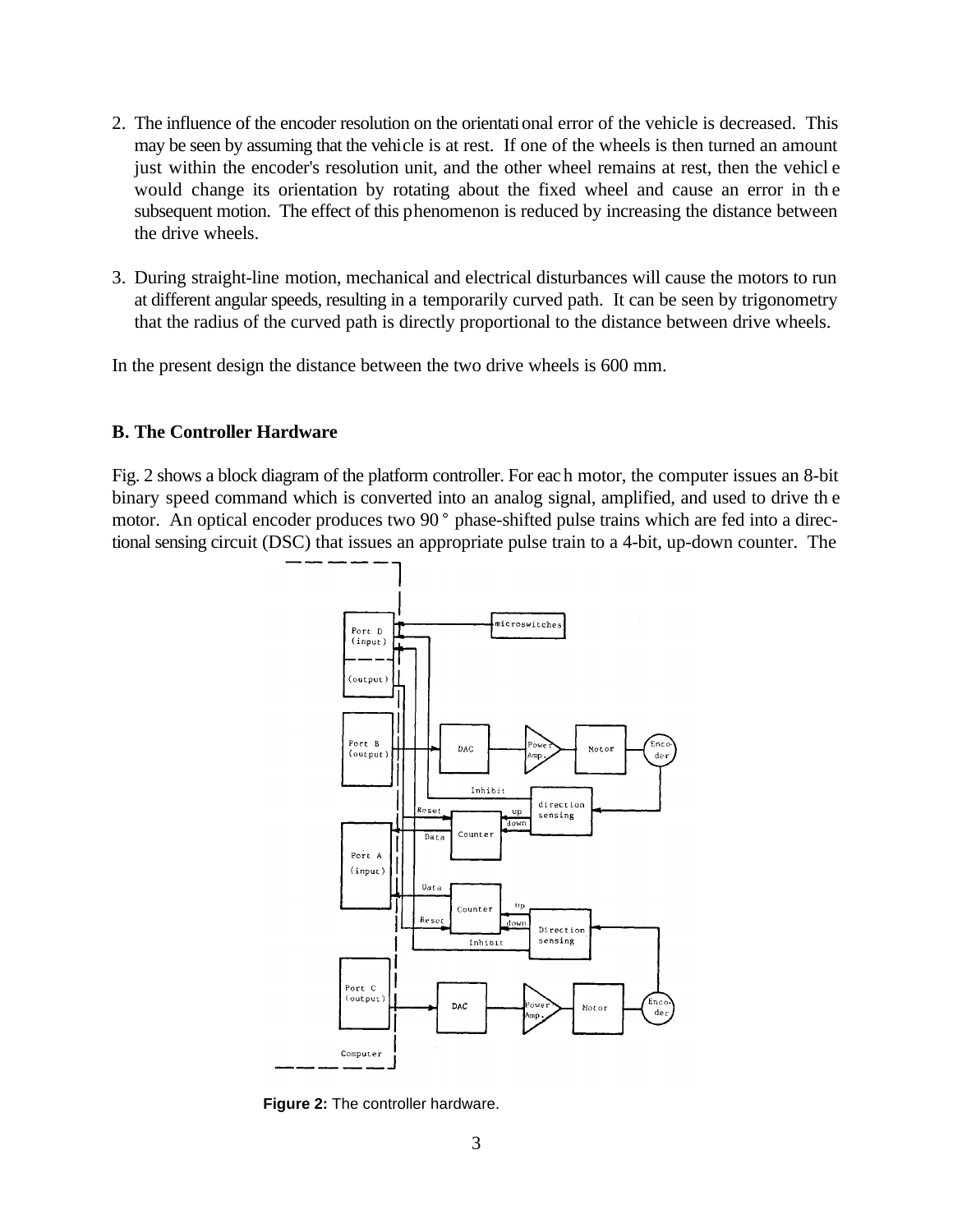counter serves as a buffer, since the encoder pulses are transmitted faster than can be sampled. Both counters are sampled simultaneously and reset before the next encoder pu lse arrives. An inhibit signal is provided by the DSC in order to avoid the counter reading at the instant when its state is changed.

The optical encoders are mounted on the respective motor shafts and their resolution is such that one pulse represents 2 mm travel of the drive wheel.

Several mechanically interconnected microswitches are positioned around the vehicle so tha t collisions may be avoided in time by bringing the vehicle to a stop before hitting an object. Th e controller also enables manual steering of the vehicle, with a joystick, which is not shown in Fig. 2.

#### **C. The Programming Language**

The control algorithm has been implemented in FORTH on a low-cost personal computer. A s opposed to the approach of either writing in assembler language, or using high-level language on a development system and downloading the object code to a task computer, using FORTH offers the following advantages [11].

- 1. FORTH is much easier to write than assembler language and is only slightly slower in most applications.
- 2. Since FORTH is very compact, it may be resident in the task computer with all the periphera l devices (e.g., ADCs, DACs, I/O ports, timers) connected. The programmer may thus addres s these devices interactively. This is especially important for eliminating faults (debugging) which occur in conjunction with signal flow between the software and the hardware devices.

### **III. Motion Control**

Motion Control means the strategy by which the platform approaches a desired location, and the implementation of this strategy.

#### **A. The Control Algorithm**

In order to represent the platform location relative to a fixed coordinate system (Fig. 3), three values must be given: the *X-* and *Y*-coordinate of the centerpoint C, which is located midway between the two drive wheels; and  $\theta$ , which is the angle between the vehicle's longitudinal axis and the *X*-axis. If the vehicle has to travel from a known present location  $(x_0, y_0, \theta_0)$  to a new location  $(x_f, y_f, \theta_f)$ , then the following procedure is performed (see Fig. 4). First, the length  $d$  and the slope  $\phi$  of the straight line connecting the present and final locations are calculated as

$$
\Phi = \arctan \frac{y_f - y_0}{x_f - x_0} \tag{1}
$$

$$
d = \sqrt{(x_f - x_0)^2 + (y_f - y_0)^2}
$$
 (2)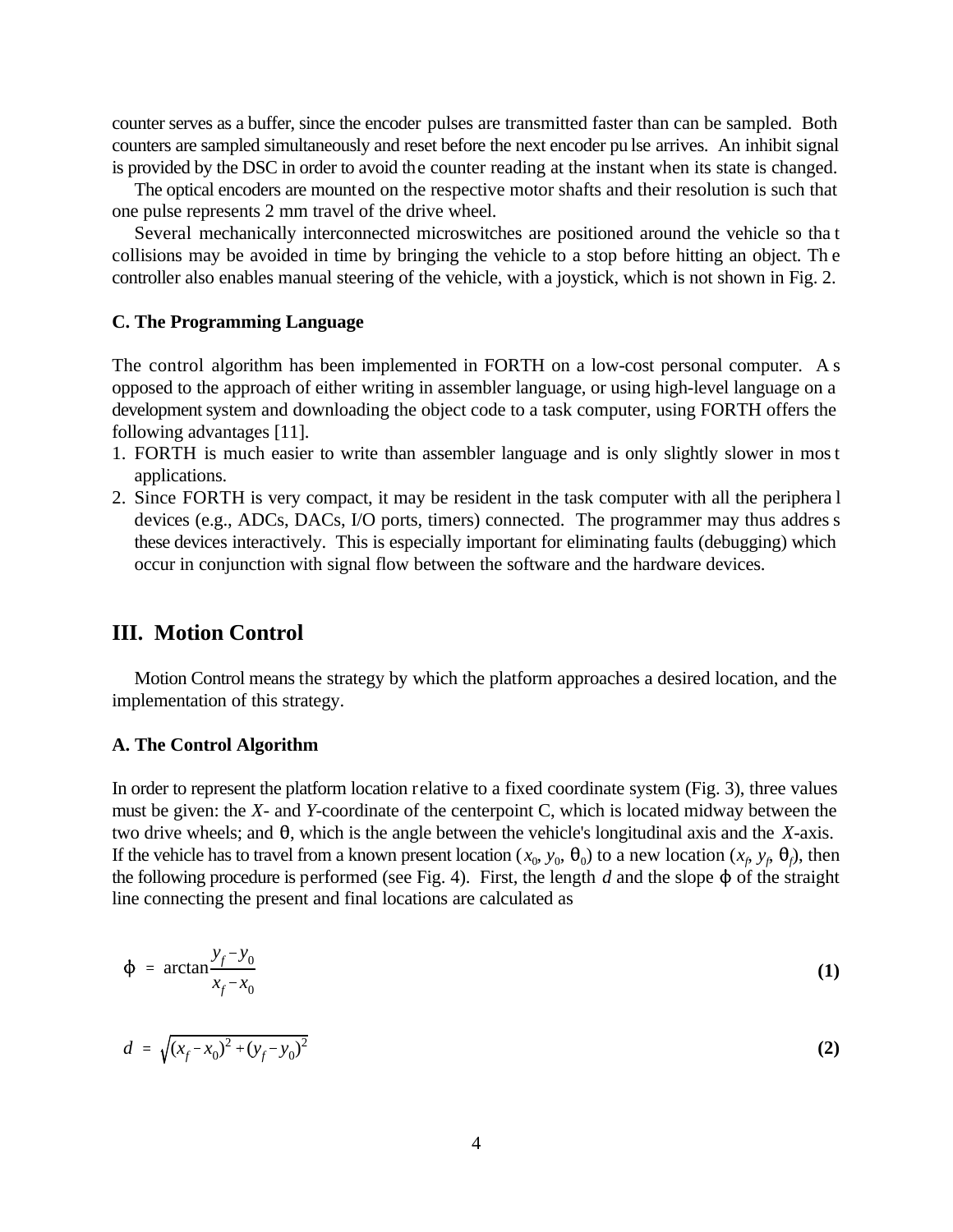Subsequently, the following strategy is performed.

- 1. The vehicle first turns about its centerpoint through an angle  $\theta_1$ , which is calculated by  $\theta_1 = \Phi - \theta_0$ .
- 2. The vehicle then travels along a straight line through a distance *d*. As a result the centerpoint will be at  $(x_{\theta}, y_{\theta})$ .
- 3. Finally, the vehicle turns about its centerpoint, through an angle  $\theta_2$ , where  $\theta_2 = \theta_f \phi$ .

For each of these steps a certain number, called the *terminal pulse count* (TPC), is calculated. The TPC represents the number of pulses that each motor has to produce in order to complete th e command which can be either rotation or straight-line motion along a distance *d*. The TPC is always equal for both motors. However, during the platform rotation both motors rotate in opposit e directions, but during straight line motion they rotate in the same direction.

Any movement between two given locations is performed in the sequence described above. The peculiarity of this approach is that it actually uses only two distinct kinds of motion: either motion in a straight line, where both wheels run at the same angular speed in the same direction, or rotation about the centerpoint C, where both wheels run at the same angular speed but in opposite directions. This simplification offers numerous advantages.

- 1. Since in either case the only task of the controller is to maintain equal angular velocities (measured in pulses per time unit), a relatively simple control system may be utilized. This system will b e discussed later.
- 2. Both wheels are either simultaneously running or standing. Therefore, no case may occur where one wheel is running while the other one is standing, which would inevitably cause severe slippage.
- 3. The platform path is always predictable.





4. The platform always travels through the shortest possible distance (straight line or rotation "on the spot").

**Figure 4:** Procedure for traveling to a new location.

**Figure 3:** Representation of the platform location relative to a given coordiante system.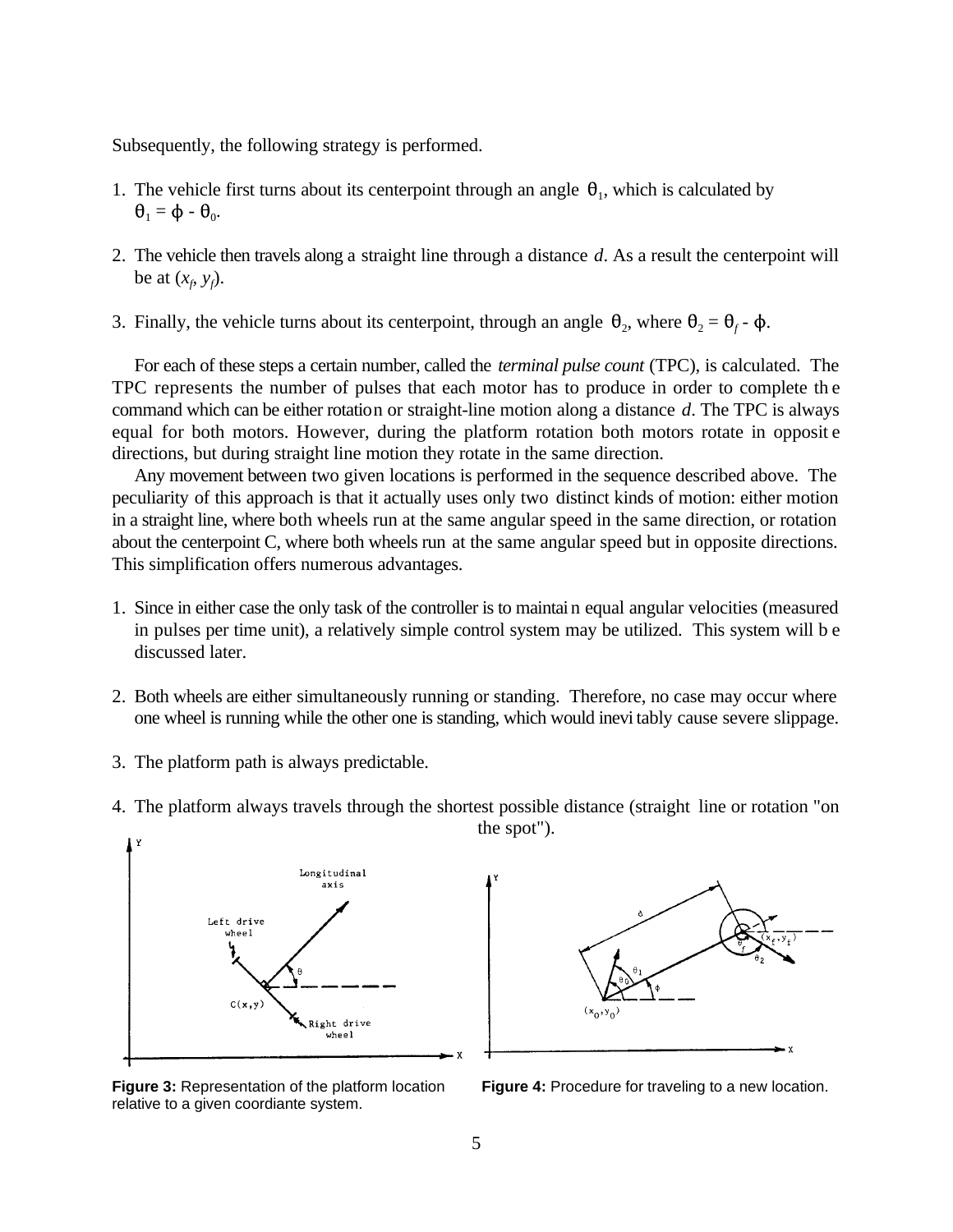#### **B. The Controller**

A conventional controller for a mobile robot would consist of two indepe ndent velocity control loops, one for each motor, similar to the control loops used to drive the worktable in CNC milling machines or Cartesian robots [12]. Motion coordination in these systems is achieved by adjusting the reference velocities of the control loops, but the loop of one axis receives no information regarding the other. Any load disturbance in one of the axes causes an error which is correc ted only by its own loop, while the other loop carries on as before. This causes an error in the resultant path. An improvement in the path accuracy can be achieved by providing cross-coupling, whereby an error in either axis affects the control loops of both axes. Such a cross-coupling method was applie d to a Japanese mobile robot [13]. In this design each loop uses the position error of the other loop, but a signal proportional to the resultant path error is not generated.

The controller used here, however, applies an approach similar to the cross-coupled controller, which has been found advantageous for two-axis NC and CNC systems [14]. In this design the path error is calculated and fed as a correction signal to the loops. The main difference between th e present design and the one used in CNC systems is that here the controller always maintains th e maximum allowable speed of the motors.

The block diagram of the proposed controller is shown in Fig. 5. Pulses from the encoders ar e counted in the hardware up-down counters, which also indicate the directio n of rotation of the motors by counting up for clockwise rotation and counting down for counterclockwise rotation. Just prior to being reset, the contents of both counters are simultaneously sampled (approximately every 50 ms) and added to the associated software counters. Thus each software counter holds a number tha t represents the total number of pulses generated since the beginning of a certain motion. Comparison between the absolute values of both software counters produces the error signal  $E_i$  where

$$
E_i = |N_{1i}| - |N_{2i}| \tag{3}
$$

This error signal might generate a variable  $M_i$  defined by

$$
M_i = K_p / E_i / (4)
$$

where  $K_p$  is a proportional gain.

A nonzero  $E_i$  indicates that one motor has been running faster then the other, and the sign of  $E_i$ identifies that motor. The speed of the faster motor is then reduced by subtracting  $M_i$  from its reference-velocity *R*, and leaving the reference velocity of the slower motor unaltered (this is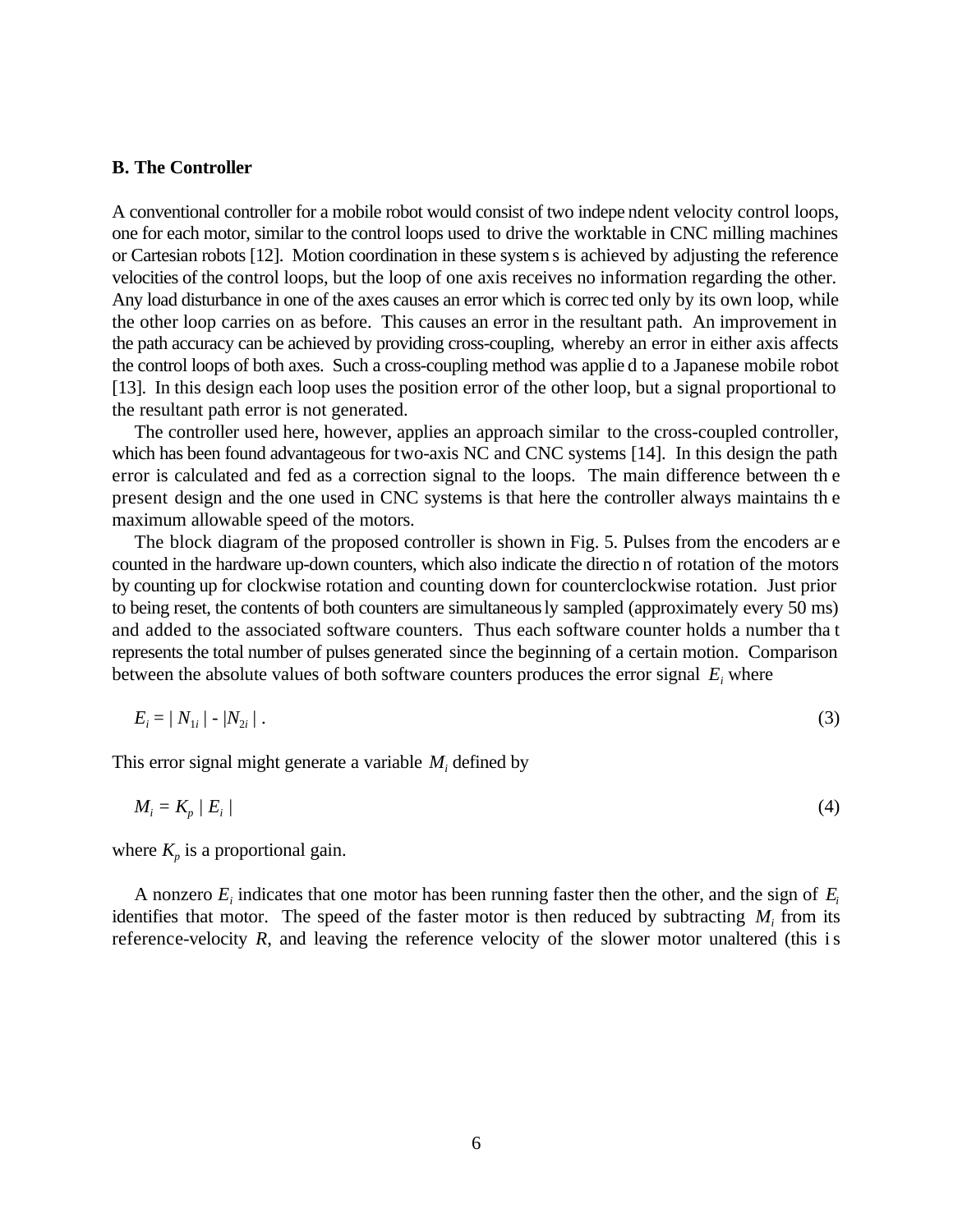

**Figure 5:** Cross-coupled control loops.

indicated by the dashed line in Fig. 5). Thus the velocities of both motors are effectively equalized. Unless a disturbance occurs, both motors are fed by their maximum allowable voltage (except for the acceleration and deceleration phases). However, when a disturbance occurs, an error signal is generated, which, in turn, produces the correction variable *M<sup>i</sup>* . Since the motors are already fed by their maximum voltage, the controller always subtracts the manipulated variable from the appropriate reference-velocity. This is legitimate, since it is the relative velocity of the motors, rather then their absolute velocities, which is of concern and must, therefore, be controlled.

Any temporary disturbance of the steady-state velocities will be successfully corrected by thi s proportional (P)-type controller. However, a *continuous* disturbance, as might be caused by different friction forces in the bearings (e.g., due to asymmetric load distribution), requires that *different* voltages be supplied *continuously* to the motors for a straight line motion. The P-type controller will supply different voltages only if a *constant difference* between the pulse counts of both motors is maintained. This is the case when the vehicle has traveled through a short arc, and has thus (un desiredly) changed orientation before resuming the straight line motion again (Fig. 6a).

In order to overcome this problem, an integration (*I*) action must be added into the controller. The *PI*-controller provides not only equal velocities, but also equal overall pulse count from the beginning of each motion. Therefore, this controller guarantees a zero steady-state orientation error of th e platform for any constant continuous disturbance.

With the *PI*-controller, a continuous disturbance will only cause a temporary change in direction. After correction by the controller, the former direction will be resumed, leaving only a paralle l distortion  $(\epsilon)$  of the actual path (Fig. 6b).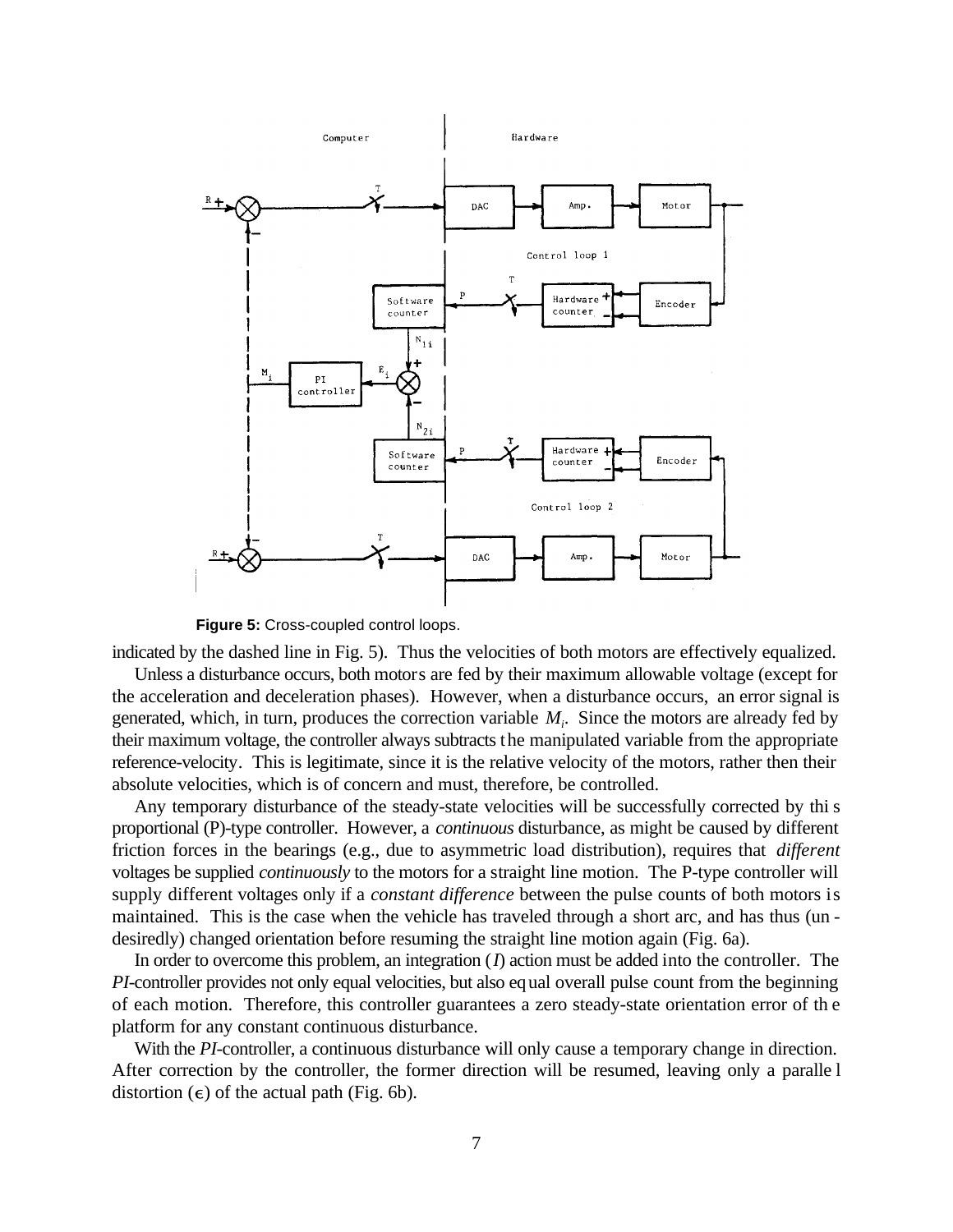For the *PI*-controller the equation of the controller becomes

$$
M_i = K_c \sum_{n=0}^{i} E_n + K_p E_i
$$

where  $K_c$  is the integration constant.

platform computer without affecting the sampling Figure 6: The effect of a continuous asymmetric The platform controller is easily implemented and requires only minimal computational effort. Since part of the required calculations (i.e.,  $d$ ,  $\phi$ ,  $\theta$ <sub>1</sub>, and  $_2$ ) are performed before the nursing robot actually begins to move, they may be performed by the rate.



load on the path.

a. With P-controller. b. With PI-controller.

# **IV. Experimental Results**

A prototype of the platform has been built and tested. Experiments with the prototype have shown that the parallel distortion, inherent in the kind of control employed, is very small, on the order o f magnitude of 10 mm per 10 m straight line travel.

Fig. 7 shows a typical path of the platform, carrying an asymmetrically distributed load (note the different scales for the *X-* and *Y*-axis in Fig. 7). The plot was obtained by real-time calculation of the momentary position of the centerpoint, which will be explained later. As may be seen from the graph, any disturbance causes a temporary deviation from the original direction. This disturbance however, is corrected and the vehicle continues in the original direction.

During the very last phase of the motion, the vehicle is decelerated. Lowering the input voltage to the motors gradually emphasizes the influence of friction in the bearings, which affects the control loop as a ramp disturbance. This effect causes an orientational error, which is corrected automatically after the deceleration phase by an overshoot correction phase (typically only a few pulses long, thus not recognizable on the graph). The final error of the platform (due to controller-dependent effects, but not including position errors introduced by mechanical inaccuracies) in this experiment was less than 3 mm after traveling a distance of 4 m.

Note that even though decelerated, the vehicle approaches the desired position with a certai n velocity which causes an overshoot by a few millimeters. In order to correct this overshoot, eac h motor is independently moved until it reaches the previously calculated TPC which corresponds to the desired location. This action is performed without using the speed controller.

In another test, the vehicle was programmed to travel along a figure eight path. The path actually followed was calculated in real-time and is shown in Fig. 8. After returning to the original starting location, the vehicle's calculated position error was only 8 to 10 mm transversal and less than 1  $\degree$ rotational. Again, this error does not include mechanically caused inaccuracies. The real position error, including mechanical inaccuracies, was about 5 to 8 cm transversal and  $1°$  rotational. These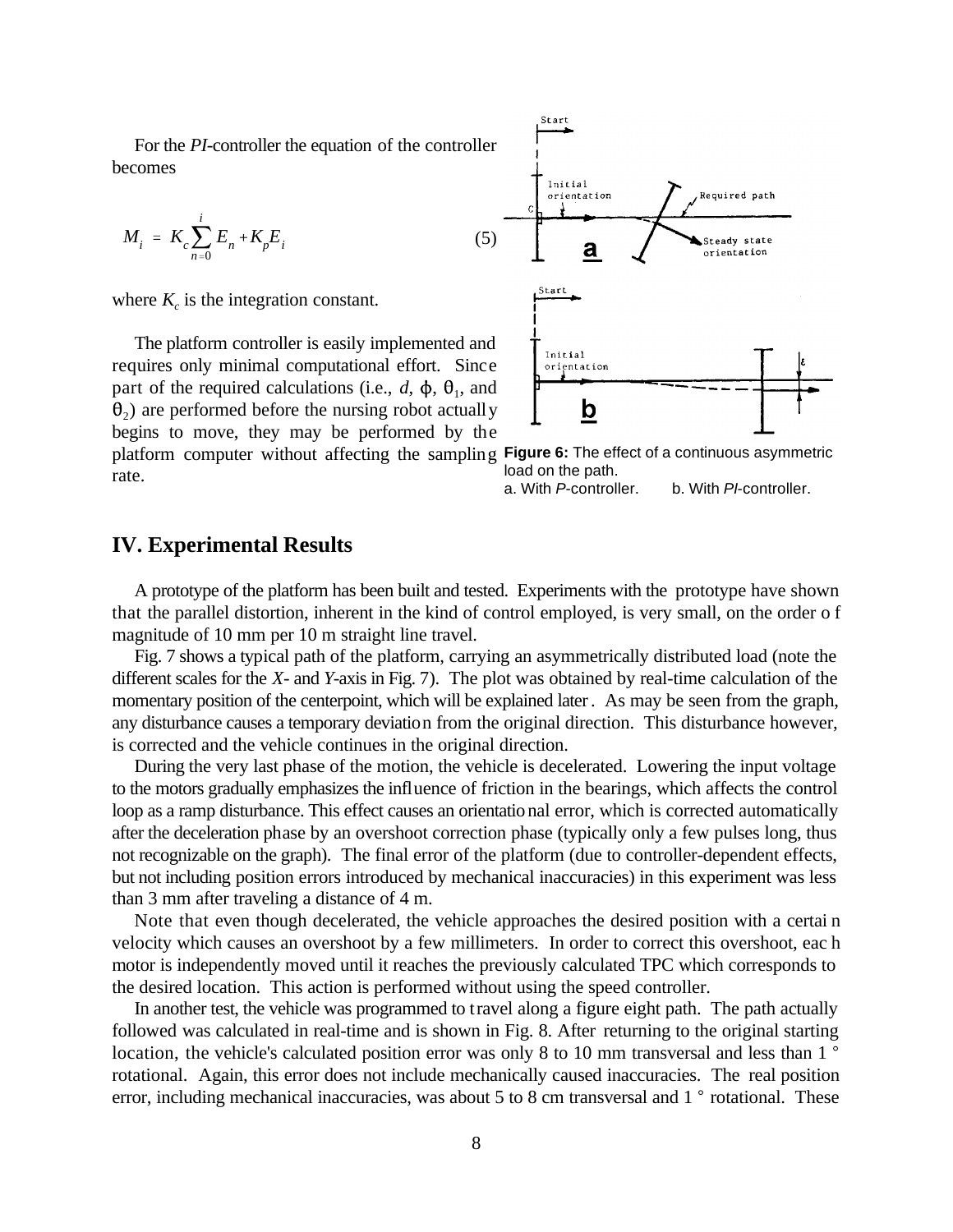

**Figure 7:** Parallel distortion from the required path. a. With asymmetric load. b. Without load.

results compare favorably to the results of a similar experiment, described in [15]. However, th e vehicle used in [15] was faster, heavier, and did not halt at the corners of the programmed path.

The odometric technique, which was employed to calculate the actual momentary location of the centerpoint is described in [8] and [15]. Constantly updating this information allows us to find the platform's final position, independent of the control algorithm.

By comparing the actually measured final position of the vehicle to either the final positio n achieved by the cross-coupled control or to the odometrically calculated final position, no significant difference of accuracy for determining the actual final position could be found. This indicates that any inaccuracies in the final position are caused by control-independent effects, some of which are listed below.

- 1. The most significant inaccuracy is caused by directional uncertainty due to the limited resolution of the encoders. This problem may be partly solved by using encoders with very high resolution, but this would require higher sampling rates in order to maintain smooth control. Increasing the distance between drive wheels will also improve accuracy, since a single encoder pulse will have less influence on the platform's direction.
- 2. It is difficult to obtain rubber wheels with exactly the same diameter. In addition, unequall y distributed loads will slightly squeeze one wheel more than the other, thus changing its diameter. Wheels with different diameters cause the vehicle to travel along an arc, rather then along a straight line, even if the motors are running at exactly equal speeds, The radius of this arc and the orientational error are easily found from trigonometry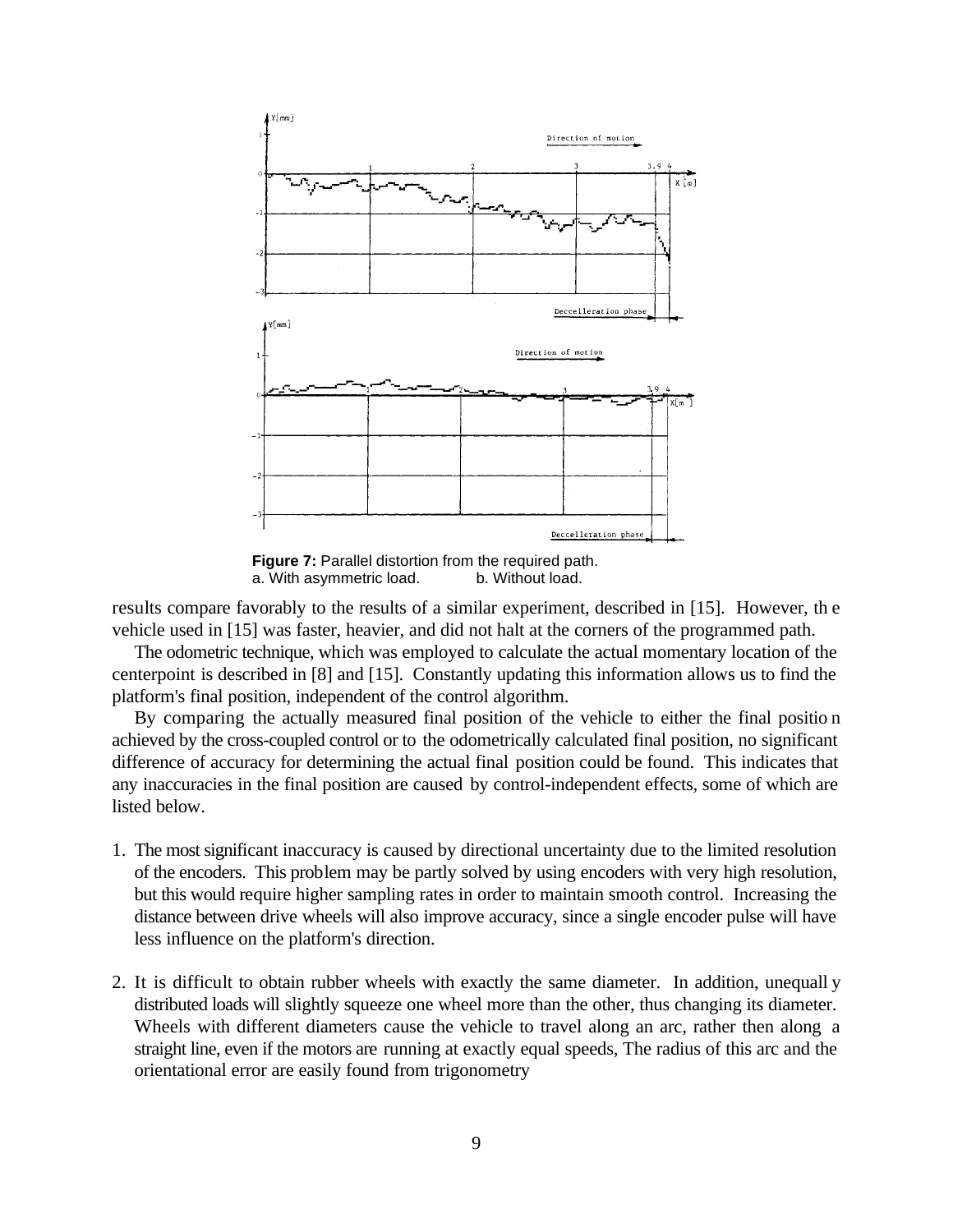$$
R = \frac{b}{u}(D+u) \approx \frac{bD}{u}
$$
 (6)

$$
\alpha \cong \frac{L}{R} \cong \frac{Lu}{Db} \tag{7}
$$

where

- $R$  = radius of the curved path due to different wheel diameters,
- $\alpha$  = orientation error, in radians,
- $L =$  distance traveled,
- $u =$  difference of diameters of both wheels,
- $b =$  distance between drive wheels,
- $D =$  nominal diameter of drive wheels.

In our platform,  $b = 600$  mm and  $D = 1$  14 mm. For an assumed  $u = 1$  mm, the platform performs a curved path with  $R = 600 \times 114/1 = 68400$  mm = 68.4 m. If the platform travels along a straight line, through a distance  $L = 10$  m, the orientational error becomes  $\alpha = 10/68.4 = 0.14$  rad = 8.3°. Obviously, this is an intolerably large error which emphasizes the necessity for a rigid whee l design.

3. There is a contact area, rather than a contact point, between the wheel and the floor. This causes an uncertainty about the effective distance between the drive wheels, creatin g inaccuracies when turning.

# **V. Sensors for Absolute Positioning**



**Figure 8:** Actual trajectory for the figure-eight shape path.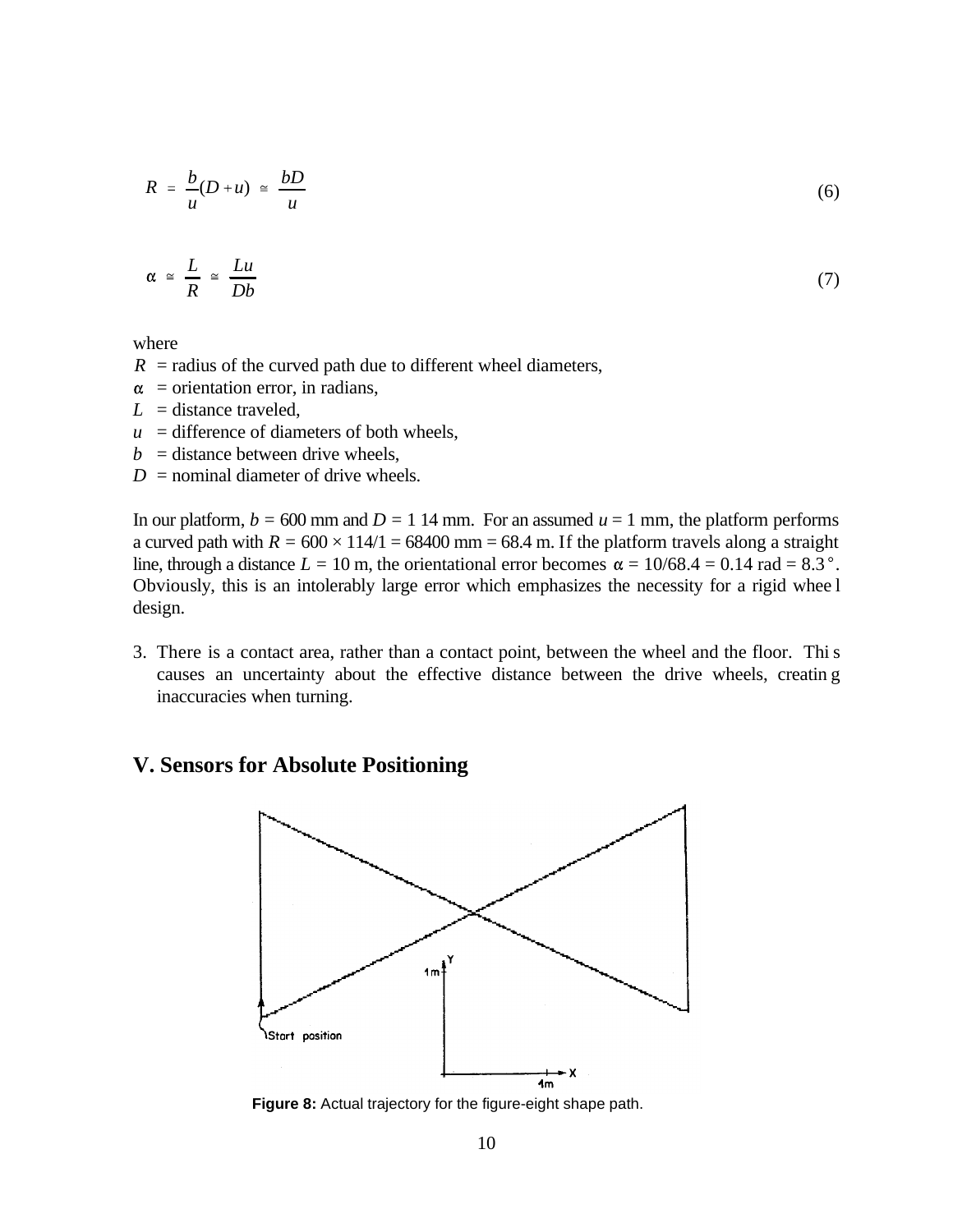As has been pointed out before, a wheel-driven vehicle cannot be expected to reach a give n location with absolute reliability, because of wheel slip, errors introduced by crossing smal l obstacles on the floor, etc. Therefore, some sort of absolute position measurement (e.g., by means of navigation beacons) must be employed in order to determine the exact position. However, since these measurements require relatively long computation times, it has been suggested not t o repeatedly perform absolute position measurements in order to control the motion [8].

The relative position measurement, based on the odometric technique as mentioned before, is much faster and is performed during motion. The disadvantage of this technique is th e accumulating error due to wheel slip. Therefore, it is suggested that both techniques be used : relative position measurement during motion, and absolute position measurement when the vehicle is at rest (waiting for new commands).

Presently, no sensor has been installed on the vehicle, but it is planned to employ an ultrasonic range-finder for absolute position measurement (such as in [9]). If non-stationary furnitur e obstructs the walls of the room, one corner of the room would have to be cleared and declared as the "home" position of the vehicle. After performing a few tasks based solely on the relativ e position control, the robot would return "home" to update its absolute position. Obviously, this is not an absolutely reliable solution, applicable in the general case of the household robot . However, in the case of the nursing robot, where the patient can fulfill a supervisory functio n (considered a legitimate robotics approach [16]), no absolute reliability is required. In case the robot "gets lost," the patient would steer the robot manually, with the help of the joystick, to the approximate home position.

An ultrasonic device is also advantageous in that it may fulfill the additional functions o f collision avoidance and path planning [9].

#### **VI. Conclusions**

A control strategy for mobile robots has been presented. Even though some aspects of this strategy apply only to human-supervised robots, the main control algorithm is generally applicable.

Experimental results show that the accuracy obtained by the control strategy has exceede d expectations as well as (in the case of the nursing robot application) requirements. Thes e requirements are defined in relation to positioning errors due to unequal wheel diameters, encoder resolution, slip, and small obstacles overrun by the wheels.

The experiments proved our assumptions regarding the minor influence of the free-wheeling castors to be correct, as given in the Appendix.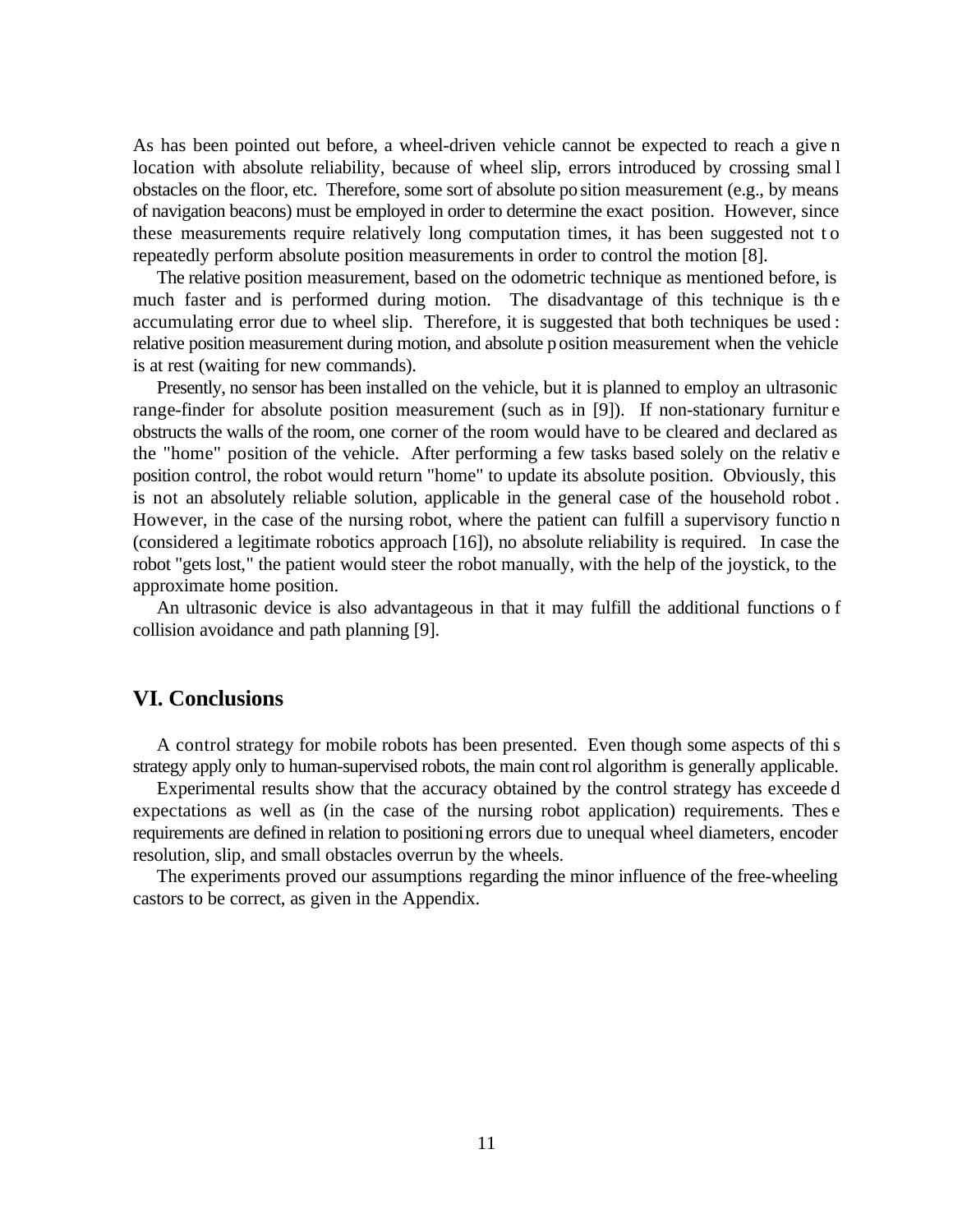# **Appendix: Force Analysis of the Free-wheeling Castor**

For quasi-static equilibrium (Fig. 9)

$$
\Sigma F_x = 0 = F_r \sin \theta - F_s \cos \theta - C_x \tag{8}
$$

$$
\Sigma F_y = 0 = F_r \cos \theta + F_s \sin \theta - C_y
$$
  
\n
$$
\Sigma M_c = 0 = T - d F_s
$$
 (9)

where

- $T =$  moment transferred by friction at the horizontal bearing of the castor,
- $F_r$  = rolling friction of the castor wheel,
- $F_s$  = lateral friction force on the castor wheel,
- $C_x = x$  component of the force at the vertical castor bearing,
- $C_y$  = *y* component of the force at the vertical castor bearing,
- $d =$  length of castor arm.



**Figure. 9:** Forces acting on a free-wheeling castor.

The moment *T* is determined by the friction in the horizontal bearing, and the maximal lateral disturbance on the vehicle occurs at  $\theta = 90^\circ$ . Then,  $C_x = F_r$ ,  $C_y = T/d$  and the equations of equilibrium for the platform can be formulated in terms of  $T$  and  $F_r$ . (Fig. 10):

$$
\Sigma F_x = 0 = A_x + B_x + 2C_x \tag{11}
$$

$$
\Sigma F_y = 0 = 2 C_y - A_y - B_y \tag{12}
$$

$$
\Sigma M_B = 0 = -2T + 2C_x h - A_y b + C_y b \tag{13}
$$

This analysis assumes a distance *b*between the castors. Assuming symmetry



where

**Figure 10:** Forces acting on wheels of the platform.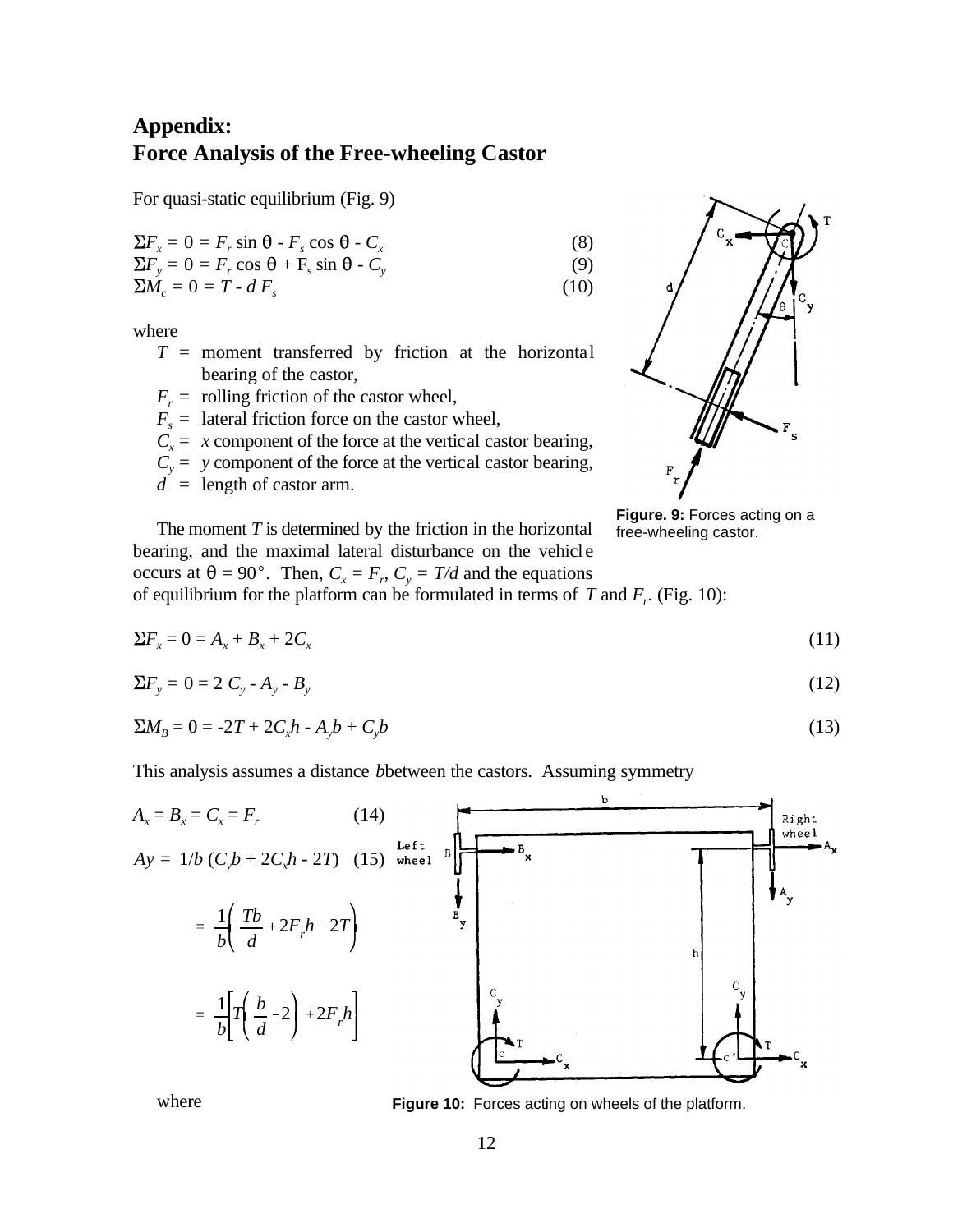- $A_x$ ,  $A_y$  = *x* and *y* components of friction force at wheel A,
- $B_y$ ,  $B_y$  = *x* and *y* components of friction force at wheel B,
- $b =$  distance between drive wheels,
- $h$  = distance between drive wheel axis and castors.

Thus in order to prevent slippage, the following inequality must be satisfied.

$$
Nf > \sqrt{A_x^2 + A_y^2} \tag{16}
$$

or

$$
Nf > \sqrt{F_r^2 + \frac{1}{b^2} \left[ T \left( \frac{b}{d} - 2 \right) + 2F_r h \right]^2}
$$
 (17)

where

 $N =$  normal force on the drive wheels,

 $f =$  coefficient of friction.

It may be seen from (17) that in the ideal case of  $F_r = 0$  and  $T = 0$ , no slippage will occur. This ideal case does not exist, of course. However, since *N, F<sup>r</sup>* , *and T* depend strongly on the load distribution, (17) may be satisfied by positioning the load (normally the robot arm) close to th e drive wheels (thus far from the free-wheeling castors). This will Increase  $N$  and decrease  $F_r$  and *T*. It is also evident from (17) that *b* should be as large as possible, while *h* should be as small as possible. This design will be limited by static and dynamic stability considerations.

## **References**

- [1] J. F. Engelberger, *Robotics in Practice,* K. Page, Ed. London: Aveburry, 1980, p. 135.
- [2] M. W. Thring, *Robots and Telechirs.* Chichester, England: Ellis Horwood Ltd., 1983, p. 224.
- [3] Y. Koren, *Robotics for Engineers.* New York: McGraw-Hill, 1985, pp. 8-10.
- [4] Denning Mobile Robotics, Inc., 21 Cummings Park, Wobom, MA 01801, U.S.A.
- [5] *Tech. Manual,* HERO Robot, Model ET-18, Heath Company, Benton Harbor, MI, 1982.
- [6] C. Helmers, "Ein Heldenleben, *" Robotics Age,* pp. 7-16 and pp. 44-45, Mar./Apr. 1983.
- [7] G. Bauzil, M. Briot, and P. Ribes, "A navigation sub-system using ultrasonic sensors for the mobile robot HILARE, " in *1st Int. Conf. on Robot Vision and Sensory Controls,* (Stratford-upon-Avon , U.K.), pp. 47-58, Apr. 1981.
- [8] M. Julliere, L. Marce, and H. Place, "A guidance system for a mobile robot," in *Proc. 13th Int. Symp. on Ind. Robots and Robots,* (Chicago, IL), pp. 13.58-13.68, Apr. 1983.
- [9] R. A. Cooke, "Microcomputer control of free ranging robots," in *Proc. 13th Int. Symp. on Ind. Robots and Robots,* (Chicago, IL), pp. 13.109-13.120, Apr. 1983.
- [10] B. Carlisle, "An omni-directional mobile robot," *Developments in Robotics 1983.* Kempston, England: IFS Publications, 1983.